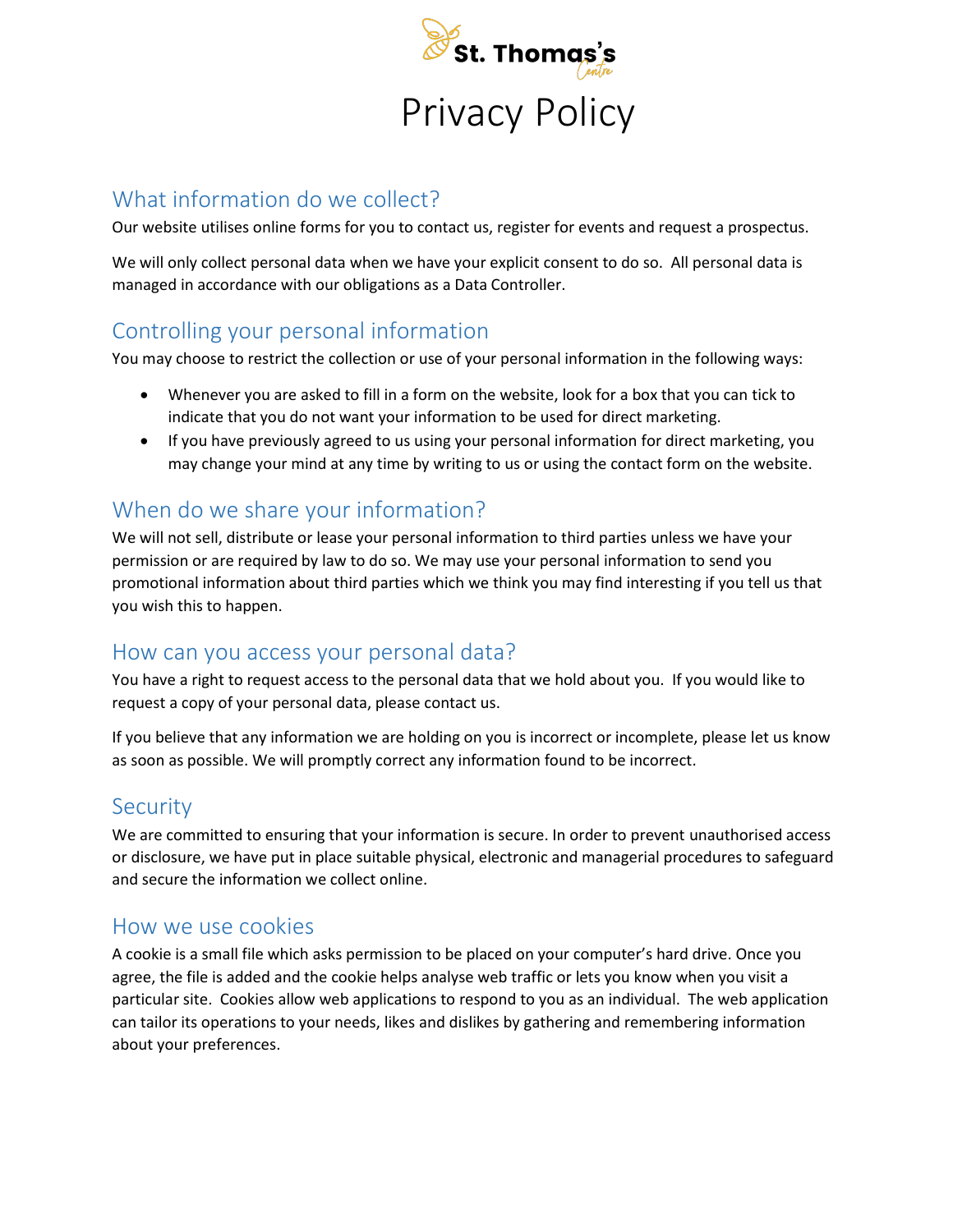We use traffic log cookies to identify which pages are being used. This helps us analyse data about web page traffic and improve our website in order to tailor it to visitor needs. We use this information for statistical analysis purposes and then the data is removed from the system.

Overall, cookies help us provide you with a better website, by enabling us to monitor which pages you find useful and which you do not. A cookie in no way gives us access to your computer or any information about you, other than the data you choose to share with us.

You can choose to accept or decline cookies. Most web browsers automatically accept cookies, but you can usually modify your browser settings to decline cookies if you prefer. This may prevent you from taking full advantage of the website.

We take your privacy very seriously and comply with the recent UK and EU law on handling cookies.

| <b>Cookie Name</b>                                         | What it does                                                                                                                                                                                                                                                                                                                                                                     |
|------------------------------------------------------------|----------------------------------------------------------------------------------------------------------------------------------------------------------------------------------------------------------------------------------------------------------------------------------------------------------------------------------------------------------------------------------|
| <b>ASPSESSID</b>                                           | Only set if you log into the website, only used to keep<br>you logged into the website.                                                                                                                                                                                                                                                                                          |
| <b>Google Analytics</b><br>_utma<br>_utmb<br>_utmc<br>utmz | Used to track your movement around the website, we<br>use this information to see what information is<br>popular and then tweak the website to ensure people<br>access the most relevant information easily.<br>This is a 3 <sup>rd</sup> party cookie set by them and is governed<br>by their privacy policy, which can be found at<br>https://www.google.com/policies/privacy/ |
| YouTube                                                    | This may be set if we have embedded a YouTube video<br>on a page. This is a 3 <sup>rd</sup> party cookie set by them and is<br>governed by their privacy policy, which can be found<br>at https://www.google.com/policies/privacy/                                                                                                                                               |
| Vimeo                                                      | This may be set if we have embedded a Vimeo video<br>on a page. This is a 3 <sup>rd</sup> party cookie set by them and is<br>governed by their privacy policy, which can be found<br>at https://vimeo.com/cookie_policy                                                                                                                                                          |
| <b>Facebook</b>                                            | Only set if any official facebook widgets are included in<br>the site. This is a 3 <sup>rd</sup> party cookie set by them and is<br>governed by their privacy policy, which can be found<br>at https://www.facebook.com/policy.php                                                                                                                                               |
| <b>Twitter</b>                                             | Only set if any official twitter widgets are included in<br>the site. This is a 3 <sup>rd</sup> party cookie set by them and is<br>governed by their privacy policy, which can be found<br>at https://twitter.com/privacy                                                                                                                                                        |

# Cookies used on this websites